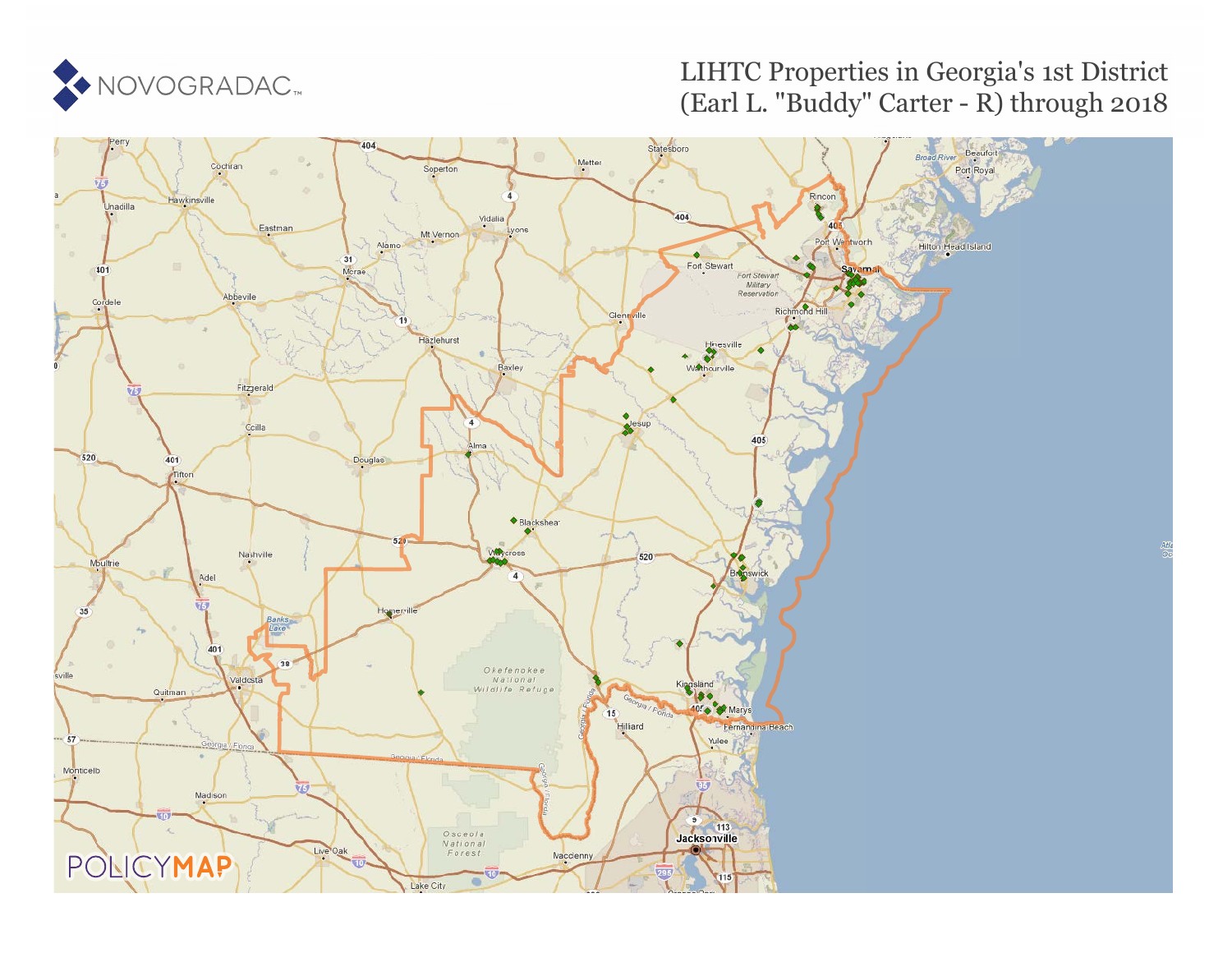| <b>Project Name</b>                                     | <b>Address</b>                                       | <b>City</b>                  | <b>State</b>     | <b>Zip Code</b> | Nonprofit<br><b>Sponsor</b> | <b>Allocation</b><br>Year | Annual<br><b>Allocated</b><br><b>Amount</b> | in Service           | <b>Year Placed Construction</b><br><b>Type</b> | <b>Total</b><br><b>Units</b> | Low<br><b>Income</b><br><b>Units</b> | <b>Rent or</b><br><b>Income</b><br><b>Ceiling</b> | <b>Credit</b><br><b>Percentag Exempt</b><br>$\bullet$ | Tax-<br><b>Bond</b> | <b>HUD Multi-</b><br>Family<br><b>Financing/Rent</b><br>al Assistance |
|---------------------------------------------------------|------------------------------------------------------|------------------------------|------------------|-----------------|-----------------------------|---------------------------|---------------------------------------------|----------------------|------------------------------------------------|------------------------------|--------------------------------------|---------------------------------------------------|-------------------------------------------------------|---------------------|-----------------------------------------------------------------------|
| EAST HUNTINGDON<br><b>STREET COTTAGE</b>                | 528 E<br>HUNTINGDON SAVANNAH<br><b>ST</b>            |                              | GA               | 31401           | No                          | 1990                      | \$0                                         | 1990                 | Acquisition and<br>Rehab                       | 14                           | 14                                   |                                                   | Not<br>Indicated                                      |                     |                                                                       |
| <b>HARBOR PINE</b><br><b>APARTMENTS</b>                 | $2000\,\mathrm{HARBOR}\quad$ ST MARYS PINES DR       |                              | GA               | 31558           |                             | 1989                      | \$0                                         | 1990                 | New Construction                               | 200                          | 200                                  |                                                   | Not<br>Indicated                                      | Yes                 |                                                                       |
| <b>HILLTOP TERRACE</b><br><b>PHASE II</b>               | 4059 MLK JR<br><b>BLVD</b>                           | KINGSLAND                    | GA               | 31548           |                             | 1988                      | \$0                                         | 1990                 | <b>New Construction</b>                        | 54                           | 50                                   |                                                   | Not<br>Indicated                                      | Yes                 |                                                                       |
| <b>MAGNOLIA LANE</b>                                    |                                                      | 108 E HWY 80 BLOOMINGDALE GA |                  | 31302-8902      | $\mathbf{No}$               | 1990                      | \$0                                         | 1990                 | New Construction                               | 48                           | 48                                   |                                                   | <b>TCEP</b> only                                      |                     |                                                                       |
| <b>QUAIL HOLLOW</b><br><b>APARTMENTS</b>                | $888\,\mbox{CHELSEA}\qquad$ HOMERVILLE<br>${\rm LN}$ |                              | GA               | 31634           |                             | 1989                      | \$0                                         | 1990                 | <b>New Construction</b>                        | 54                           | 54                                   |                                                   | Not<br>Indicated                                      | No                  |                                                                       |
| WILDRIDGE                                               | US 301 SOUTH JESUP                                   |                              | GA               | 31545           | $\mathbf{No}$               | 1990                      | \$0                                         | 1991                 | <b>New Construction</b>                        | 48                           | 48                                   |                                                   | TCEP only No                                          |                     |                                                                       |
| <b>FOX RUN</b>                                          | 300 S. SUNSET JESUP<br>BLVD.                         |                              | GA               | 31545           | No                          | 1991                      | \$0                                         | 1992                 | Acquisition and<br>Rehab                       | 24                           | 24                                   |                                                   | TCEP only No                                          |                     |                                                                       |
| <b>HUNTINGTON</b><br>VILLAS                             | HUNTINGTON DU PONT DRIVE                             |                              | GA               | 31630           | $\mathbf{No}$               | Insufficient<br>Data      | \$0                                         | 1992                 | Not Indicated                                  | 24                           | $\bf{0}$                             |                                                   | <b>TCEP</b> only                                      |                     |                                                                       |
| <b>RENAISSANCE PK</b>                                   | $205\,\mathrm{E}$ MEMORIAL DR $\,$ HINESVILLE $\,$   |                              | GA               | 31313           |                             | 2013                      | $\$0$                                       | Insufficient<br>Data | Not Indicated                                  | 42                           | 42                                   |                                                   | Not<br>Indicated                                      |                     |                                                                       |
|                                                         |                                                      |                              | $_{\mathrm{GA}}$ | 31404           |                             | 2013                      | \$0                                         | Insufficient<br>Data | Not Indicated                                  | 76                           | 59                                   |                                                   | Not<br>Indicated                                      |                     |                                                                       |
| THE GROVE AT<br><b>OAKMONT</b>                          | 400 E WARING WAYCROSS<br><b>ST</b>                   |                              | GA               | 31503           | $\mathbf{N}\mathbf{o}$      | Insufficient<br>Data      | $\mathbf{S}$                                | Insufficient<br>Data | Not Indicated                                  | 60                           | $\bf{0}$                             |                                                   | <b>TCEP</b> only                                      |                     |                                                                       |
| <b>WILLOWPEG LANE</b><br><b>APARTMENTS</b>              | 115<br>WILLOWPEG<br>WAY                              | <b>RINCON</b>                | GA               | 31326-9308      |                             | Insufficient<br>Data      | $\$0$                                       | Insufficient<br>Data | Not Indicated                                  | 48                           | $\mathbf 0$                          |                                                   | <b>TCEP</b> only                                      |                     |                                                                       |
| <b>WILLOWPEG</b><br><b>VILLAGE</b><br><b>APARTMENTS</b> | 111<br>WILLOWPEG RINCON<br><b>WAY</b>                |                              | GA               | 31326-9314      |                             | Insufficient<br>Data      | \$0                                         | Insufficient<br>Data | Not Indicated                                  | 81                           | $\bf{0}$                             |                                                   | <b>TCEP</b> only                                      |                     |                                                                       |

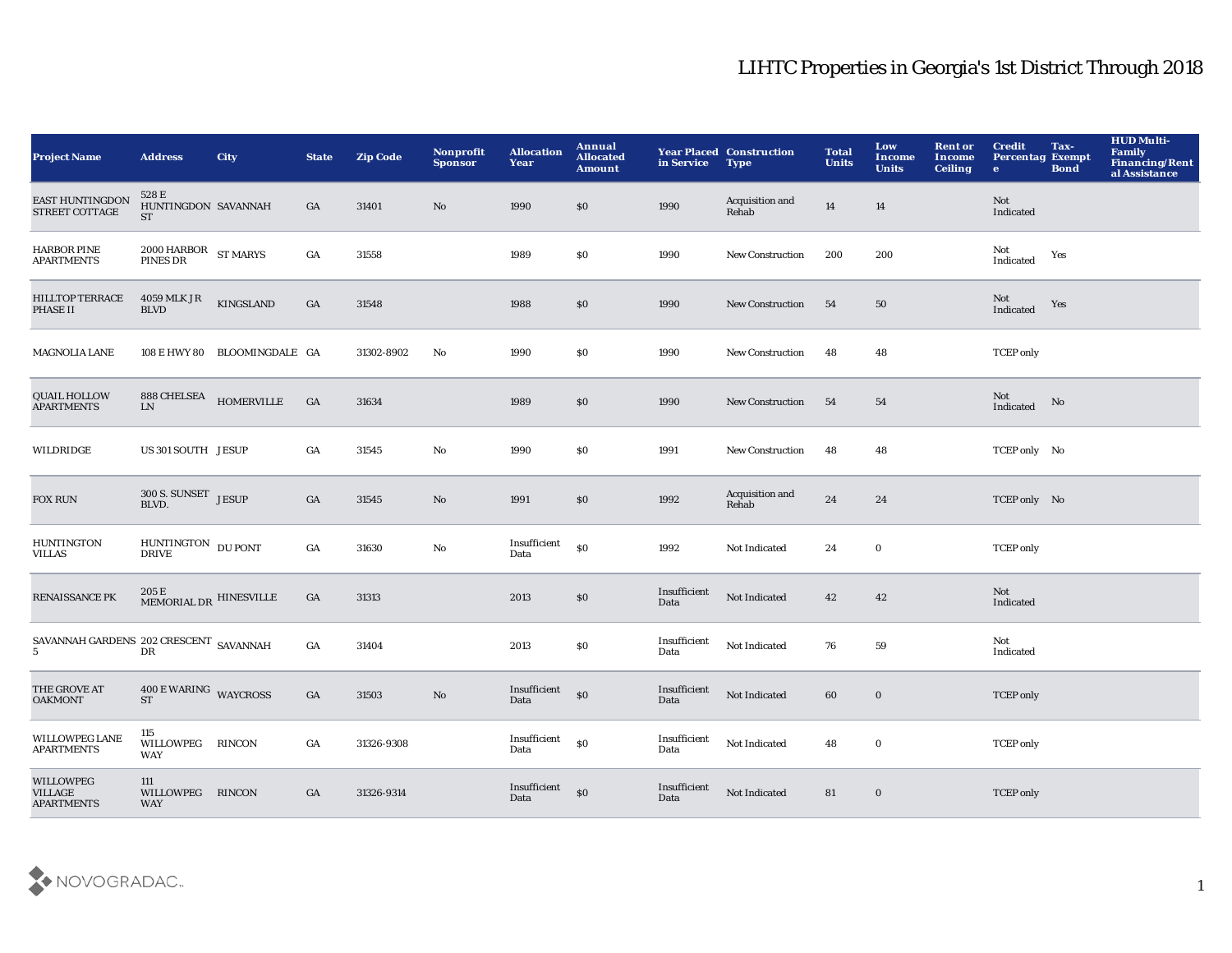| <b>Project Name</b>                                        | <b>Address</b>                                   | <b>City</b>      | <b>State</b>     | <b>Zip Code</b> | <b>Nonprofit</b><br><b>Sponsor</b> | <b>Allocation</b><br>Year | Annual<br><b>Allocated</b><br><b>Amount</b>      | in Service           | <b>Year Placed Construction</b><br><b>Type</b> | <b>Total</b><br><b>Units</b> | Low<br><b>Income</b><br><b>Units</b> | <b>Rent or</b><br><b>Income</b><br><b>Ceiling</b> | <b>Credit</b><br><b>Percentag Exempt</b><br>$\bullet$ | Tax-<br><b>Bond</b> | <b>HUD Multi-</b><br>Family<br>Financing/Rent<br>al Assistance |
|------------------------------------------------------------|--------------------------------------------------|------------------|------------------|-----------------|------------------------------------|---------------------------|--------------------------------------------------|----------------------|------------------------------------------------|------------------------------|--------------------------------------|---------------------------------------------------|-------------------------------------------------------|---------------------|----------------------------------------------------------------|
| <b>ROMANA RILEY</b><br>LOFTS                               | 1108 E<br>ANDERSON ST SAVANNAH                   |                  | GA               | 31404-2118      |                                    | Insufficient<br>Data      | \$0                                              | Insufficient<br>Data | Not Indicated                                  | 57                           | 48                                   |                                                   | Not<br>Indicated                                      |                     |                                                                |
| THE VILLAGE AT<br>WINDING RD II                            | $301$ CARNEIGE $\;$ SAINT MARYS DRIVE            |                  | $_{\mathrm{GA}}$ | 31558           |                                    | Insufficient<br>Data      | $\boldsymbol{\mathsf{S}}\boldsymbol{\mathsf{O}}$ | Insufficient<br>Data | Not Indicated                                  | 70                           | 69                                   |                                                   | Not<br>Indicated                                      |                     |                                                                |
| <b>CHARLTON COURT</b>                                      | 105 PASSIEU<br>CIR                               | <b>FOLKSTON</b>  | GA               |                 | $\rm No$                           | 1992                      | \$0                                              | 1993                 | <b>New Construction</b>                        | 40                           | 40                                   |                                                   | Not<br>Indicated                                      | No                  |                                                                |
| <b>TRACEWOOD</b><br><b>APARTMENTS</b>                      | $1030$ N DARIEN $\,$ DARIEN $\,$<br><b>ST SW</b> |                  | $_{\mathrm{GA}}$ | 31305           | No                                 | 1993                      | \$0                                              | 1994                 | New Construction                               | 38                           | 38                                   |                                                   | Not<br>Indicated                                      | No                  |                                                                |
| <b>GLYNN PLACE</b><br><b>APARTMENTS</b>                    | 820<br>SCRANTON RD BRUNSWICK                     |                  | GA               | 31525-6620      | $\mathbf{N}\mathbf{o}$             | 1994                      | \$0                                              | 1994                 | New Construction                               | 128                          | 128                                  |                                                   | TCEP only No                                          |                     |                                                                |
| <b>ASHTON OF</b><br>RICHMOND HILL<br><b>PHASE I</b>        | 505 HARRIS<br>TRAIL RD                           | RICHMOND HILL GA |                  | 31324           | No                                 | 1993                      | \$0                                              | 1995                 | <b>New Construction</b>                        | 232                          | $\bf{0}$                             |                                                   | Not<br>Indicated                                      | No                  |                                                                |
| <b>ASHTON OF</b><br>RICHMOND HILL<br>PHASE II              | 505 HARRIS<br><b>TRAIL RD</b>                    | RICHMOND HILL GA |                  | 31324           | No                                 | 1993                      | <b>SO</b>                                        | 1995                 | New Construction                               | 160                          | 158                                  |                                                   | 70%<br>present<br>value                               | No                  |                                                                |
| <b>CITY OF SAVANNAH</b><br>DEPARTMENT OF<br><b>HOUSING</b> | PO BOX 1027                                      | SAVANNAH         | GA               | 31402           |                                    | 1993                      | \$0                                              | 1995                 | Not Indicated                                  | 10                           | 10                                   |                                                   | Not<br>Indicated                                      |                     |                                                                |
| <b>OLD JEFFERSON</b><br><b>ESTATES</b>                     | $\#1$ PELICAN POINTE DRIVE SAINT MARYS           |                  | GA               | 31558           | $\mathbf{N}\mathbf{o}$             | 1993                      | \$0                                              | 1995                 | <b>New Construction</b>                        | 62                           | 62                                   |                                                   | <b>TCEP</b> only                                      |                     |                                                                |
| SANDALWOOD<br><b>TERRACE</b>                               | 4TH ST                                           | LUDOWICI         | GA               | 31316           | No                                 | 1993                      | \$0                                              | 1995                 | <b>New Construction</b>                        | 31                           | 30                                   |                                                   | TCEP only No                                          |                     |                                                                |
| <b>ASHTON OF</b><br>RICHMOND HILL                          | 505 HARRIS<br><b>TRAIL RD</b>                    | RICHMOND HILL GA |                  | 31324-4242      | No                                 | 1993                      | \$0                                              | 1995                 | <b>New Construction</b>                        | 233                          | $\mathbf 0$                          |                                                   | <b>TCEP</b> only                                      |                     |                                                                |
| <b>FAIR OAKS</b><br><b>APARTMENTS</b>                      | 401 LISA ST<br><b>APT 200</b>                    | RINCON           | GA               | 31326-9602      | No                                 | 1994                      | \$0                                              | 1995                 | <b>New Construction</b>                        | 44                           | $\bf{0}$                             |                                                   | <b>TCEP</b> only                                      |                     |                                                                |
| <b>FAIR OAKS LANE</b><br><b>APARTMENTS</b>                 | <b>401 LISA ST</b>                               | <b>RINCON</b>    | GA               | 31326           | No                                 | 1994                      | <b>SO</b>                                        | 1996                 | <b>New Construction</b>                        | 44                           | 44                                   |                                                   | 30%<br>present<br>value                               | No                  |                                                                |

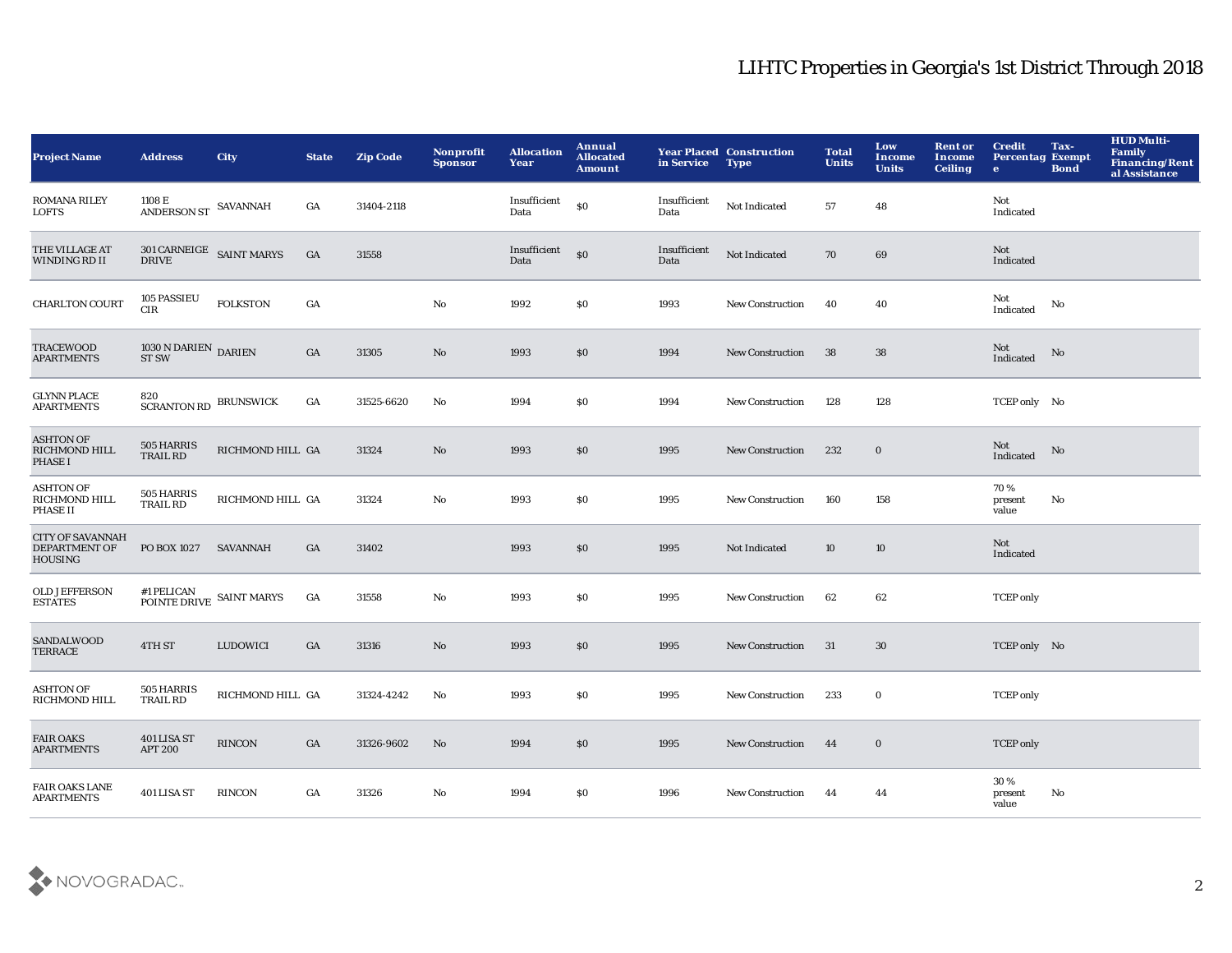| <b>Project Name</b>                    | <b>Address</b>                                                  | <b>City</b>       | <b>State</b>     | <b>Zip Code</b> | <b>Nonprofit</b><br><b>Sponsor</b> | <b>Allocation</b><br>Year | Annual<br><b>Allocated</b><br><b>Amount</b> | in Service | <b>Year Placed Construction</b><br><b>Type</b> | <b>Total</b><br><b>Units</b> | Low<br>Income<br><b>Units</b> | <b>Rent or</b><br><b>Income</b><br><b>Ceiling</b> | <b>Credit</b><br><b>Percentag Exempt</b><br>$\bullet$ | Tax-<br><b>Bond</b> | <b>HUD Multi-</b><br>Family<br><b>Financing/Rent</b><br>al Assistance |
|----------------------------------------|-----------------------------------------------------------------|-------------------|------------------|-----------------|------------------------------------|---------------------------|---------------------------------------------|------------|------------------------------------------------|------------------------------|-------------------------------|---------------------------------------------------|-------------------------------------------------------|---------------------|-----------------------------------------------------------------------|
| <b>TARA ARMS</b><br><b>APARTMENTS</b>  | 2525 TARA LN BRUNSWICK                                          |                   | GA               | 31520-3011      | No                                 | 1996                      | \$274,020                                   | 1996       | <b>New Construction</b>                        | 82                           | 81                            |                                                   | TCEP only No                                          |                     |                                                                       |
| SAVANNAH SUMMIT                        | 135<br>HAMPSTEAD SAVANNAH<br>AVE                                |                   | GA               | 31405-6848      | No                                 | 2003                      | <b>SO</b>                                   | 2004       | New Construction                               | 138                          | $\bf{0}$                      |                                                   | TCEP only No                                          |                     |                                                                       |
| <b>ASHLEY MIDTOWN</b>                  | 1518 E PARK<br><b>AVE</b>                                       | <b>SAVANNAH</b>   | GA               | 31404-2158      | No                                 | 2002                      | \$293,073                                   | 2004       | <b>New Construction</b>                        | 166                          | $\mathbf 0$                   |                                                   | <b>TCEP</b> only                                      |                     |                                                                       |
| <b>WESTGATE</b><br><b>APARTMENTS</b>   | 634 AIRPORT<br>RD                                               | <b>HINESVILLE</b> | $_{\mathrm{GA}}$ | 31313-8190      | No                                 | 1996                      | \$0                                         | 1997       | New Construction                               | 48                           | 48                            |                                                   | TCEP only No                                          |                     |                                                                       |
| <b>ASHTON PINES</b>                    | 1115 $\rm COLERAIN$ $\rm SAINT~MARYS$ RD                        |                   | GA               | 31558-3762      | No                                 | 1996                      | \$432,217                                   | 1997       | <b>New Construction</b>                        | 70                           | $\bf{0}$                      |                                                   | <b>TCEP</b> only                                      |                     |                                                                       |
| <b>GROVE PARK</b><br><b>APARTMENTS</b> | 550 S MAIN ST HINESVILLE                                        |                   | GA               | 31313-4348      | No                                 | 1997                      | \$0                                         | 1998       | New Construction                               | 45                           | 45                            |                                                   | TCEP only No                                          |                     |                                                                       |
| <b>SUGAR MILL</b><br><b>APARTMENTS</b> | 11115<br><b>COLERAIN RD</b>                                     | <b>ST MARYS</b>   | $_{\mathrm{GA}}$ | 31558           | No                                 | 1996                      | \$432,217                                   | 1998       | <b>New Construction</b>                        | 70                           | 70                            |                                                   | 70%<br>present<br>value                               | No                  |                                                                       |
| <b>SISTER'S COURT</b>                  | 222 E 37TH ST SAVANNAH                                          |                   | GA               | 31401-8622      | No                                 | 2015                      | \$857,865                                   | 1998       | Acquisition and<br>Rehab                       | 78                           | 76                            |                                                   | TCEP only No                                          |                     |                                                                       |
| <b>TELFAIR ARMS</b>                    | 17 E PARK AVE SAVANNAH                                          |                   | GA               | 31401-6400      | No                                 | 2015                      | \$415,511                                   | 1998       | Acquisition and<br>Rehab                       | ${\bf 52}$                   | $\mathbf 0$                   |                                                   | TCEP only No                                          |                     |                                                                       |
| PEACHWOOD PLACE<br><b>APARTMENTS</b>   | 801 NAOMI ST WAYCROSS                                           |                   | GA               | 31501-2059      | No                                 | 1997                      | \$0                                         | 1999       | <b>New Construction</b>                        | 72                           | $\bf{0}$                      |                                                   | TCEP only No                                          |                     |                                                                       |
| WARING<br><b>APARTMENTS</b>            | 812 E WARING WAYCROSS<br><b>ST</b>                              |                   | GA               | 31501-7982      | No                                 | 1997                      | \$0                                         | 1999       | <b>New Construction</b>                        | 40                           | 40                            |                                                   | TCEP only No                                          |                     |                                                                       |
| WINDOVER MANOR                         | CARTER<br><b>AVENUE &amp;</b><br><b>MARION</b><br><b>STREET</b> | <b>BLACKSHEAR</b> | $_{\mathrm{GA}}$ | 31516           | No                                 | Insufficient<br>Data      | \$0                                         | 1999       | Not Indicated                                  | 50                           | 50                            |                                                   | TCEP only No                                          |                     |                                                                       |
| <b>ASHTON COVE</b>                     | 230 N GROSS<br>RD                                               | <b>KINGSLAND</b>  | GA               | 31548-7000      | No                                 | 1998                      | \$0                                         | 2000       | <b>New Construction</b>                        | 72                           | 72                            |                                                   | TCEP only No                                          |                     |                                                                       |

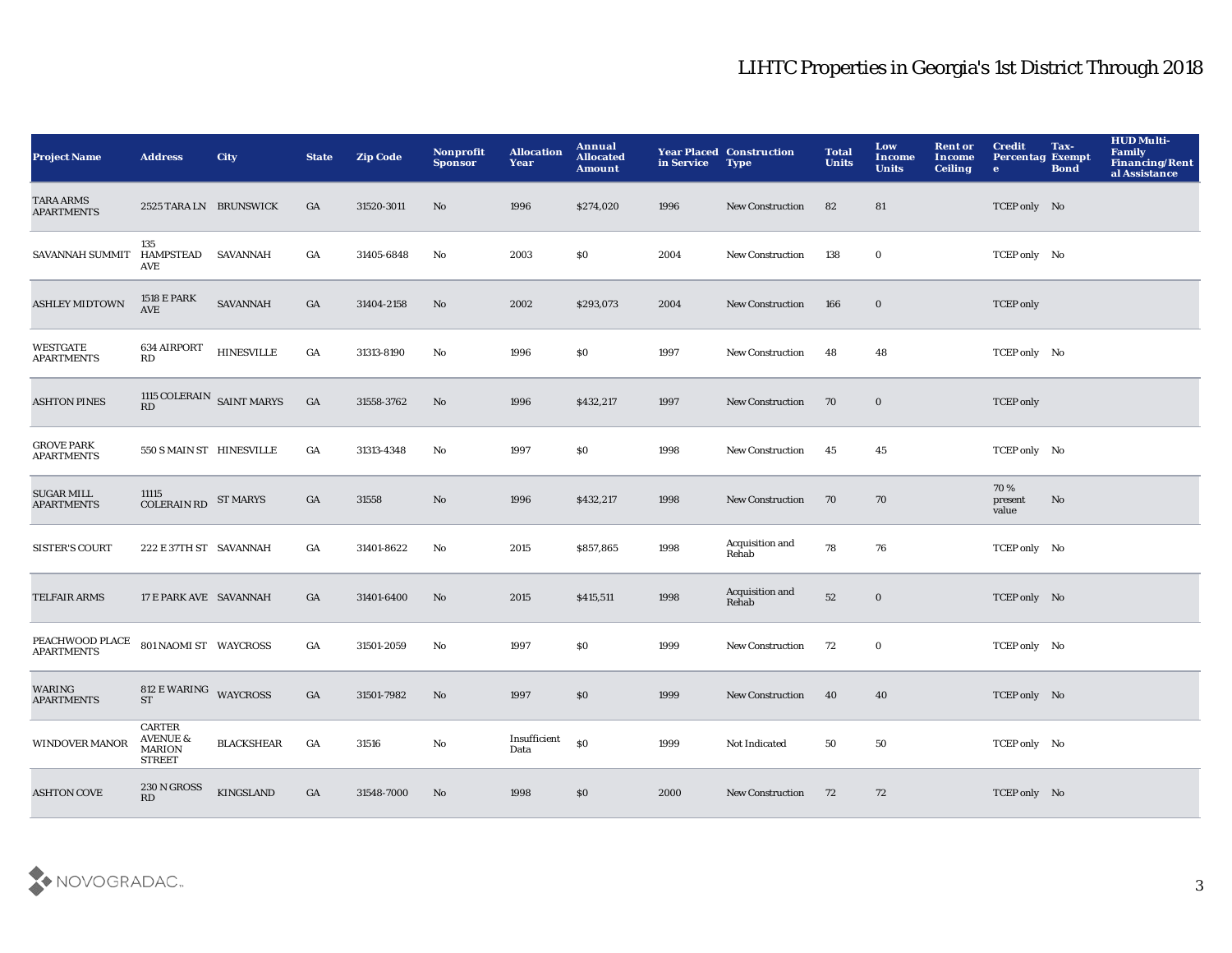| <b>Project Name</b>                                                   | <b>Address</b>                                   | <b>City</b>      | <b>State</b>     | <b>Zip Code</b> | <b>Nonprofit</b><br><b>Sponsor</b> | <b>Allocation</b><br>Year | Annual<br><b>Allocated</b><br><b>Amount</b> | in Service | <b>Year Placed Construction</b><br><b>Type</b> | <b>Total</b><br><b>Units</b> | Low<br>Income<br><b>Units</b> | <b>Rent or</b><br>Income<br><b>Ceiling</b> | <b>Credit</b><br><b>Percentag Exempt</b><br>$\bullet$ | Tax-<br><b>Bond</b>    | <b>HUD Multi-</b><br>Family<br>Financing/Rent<br>al Assistance |
|-----------------------------------------------------------------------|--------------------------------------------------|------------------|------------------|-----------------|------------------------------------|---------------------------|---------------------------------------------|------------|------------------------------------------------|------------------------------|-------------------------------|--------------------------------------------|-------------------------------------------------------|------------------------|----------------------------------------------------------------|
| <b>ROYAL POINTE</b><br><b>APARTMENTS</b>                              | <b>301 N GROSS</b><br>RD                         | <b>KINGSLAND</b> | GA               | 31548-7018      | No                                 | 1998                      | <b>SO</b>                                   | 2000       | <b>New Construction</b>                        | 144                          | 144                           |                                            | TCEP only No                                          |                        |                                                                |
| TWIN OAKS APTS                                                        | $83\,\mathrm{MCDONALD}$ <code>LUDOWICI</code> ST |                  | GA               | 31316           | Yes                                | 1998                      | \$0                                         | 2000       | New Construction                               | 40                           | 40                            |                                            | Not<br>Indicated                                      | $\mathbf{N}\mathbf{o}$ |                                                                |
| <b>SAMS/TWIN OAKS</b>                                                 | <b>200 TWIN</b><br><b>OAKS DR</b>                | LUDOWICI         | GA               | 31316-9115      | $\mathbf{N}\mathbf{o}$             | 1998                      | \$0                                         | 2000       | <b>New Construction</b>                        | 40                           | 40                            |                                            | TCEP only No                                          |                        |                                                                |
| <b>WARE MANOR</b>                                                     | 500 WALNUT<br><b>ST</b>                          | <b>WAYCROSS</b>  | $_{\mathrm{GA}}$ | 31501-3156      | $\rm No$                           | 2001                      | \$41,244                                    | 2001       | <b>New Construction</b>                        | 84                           | 84                            |                                            | TCEP only No                                          |                        |                                                                |
| <b>SUNSET POINTE</b>                                                  | 1288 SUNSET<br><b>BLVD</b>                       | <b>JESUP</b>     | $_{\mathrm{GA}}$ | 31545-7800      | $\mathbf{N}\mathbf{o}$             | 2003                      | \$302,488                                   | 2005       | New Construction                               | 64                           | 51                            |                                            | TCEP only No                                          |                        |                                                                |
| <b>HERTIAGE CORNER</b><br><b>AND HERTAGE ROW</b><br><b>APARTMENTS</b> | 617 W 40TH LN SAVANNAH                           |                  | GA               | 31415           | No                                 | 2003                      | \$567,253                                   | 2005       | <b>Both New</b><br>Construction and<br>A/R     | 61                           | 70                            | 60% AMGI                                   | Not<br>Indicated                                      | No                     |                                                                |
| <b>MONTGOMERY</b><br>LANDING<br><b>APARTMENTS</b>                     | 714 W 57TH ST SAVANNAH                           |                  | GA               | 31405-3187      | No                                 | 2003                      | \$749,268                                   | 2005       | <b>New Construction</b>                        | 144                          | $\bf{0}$                      |                                            | TCEP only No                                          |                        |                                                                |
| <b>HERITAGE</b><br>CORNER/HERITAGE<br><b>ROW</b>                      | 1901<br>FLORENCE ST SAVANNAH                     |                  | GA               | 31415-7928      | No                                 | 2003                      | \$567,253                                   | 2005       | New Construction                               | 61                           | $\bf{0}$                      |                                            | <b>TCEP</b> only                                      |                        |                                                                |
| <b>VERANDA VILLAGE</b>                                                | 501 LISA ST                                      | <b>RINCON</b>    | GA               | 31326-9655      | No                                 | 2003                      | \$490,119                                   | 2006       | New Construction                               | 96                           | 86                            |                                            | 60% AMGI TCEP only No                                 |                        |                                                                |
| <b>AZALEA COURT</b>                                                   | 613 S THOMAS ALMA<br><b>ST</b>                   |                  | GA               | 31510-3129      | No                                 | 2005                      | \$81,150                                    | 2006       | Acquisition and<br>Rehab                       | 11                           | 11                            |                                            | 60% AMGI TCEP only No                                 |                        |                                                                |
| <b>HAS SENIOR</b><br><b>PARTNERSHIP</b>                               | 1415 $\rm E\, HERY-SAVANNAH$<br><b>ST</b>        |                  | GA               | 31404           | Yes                                | 2004                      | <b>SO</b>                                   | 2006       | <b>New Construction</b>                        | 100                          | 89                            | 60% AMGI                                   | 70 %<br>present<br>value                              | No                     |                                                                |
| <b>VERANDA AT</b><br>MIDTOWN                                          | 1414 E<br>ANDERSON ST SAVANNAH                   |                  | GA               | 31404-2203      | No                                 | 2004                      | \$500,000                                   | 2006       | <b>New Construction</b>                        | 100                          | $\bf{0}$                      |                                            | <b>TCEP</b> only                                      |                        |                                                                |
| <b>ROSE OF SHARON</b>                                                 | $322\to\mathrm{TAYLOR}$ SAVANNAH<br><b>ST</b>    |                  | GA               | 31401-5029      | No                                 | 2005                      | \$314,516                                   | 2007       | <b>New Construction</b>                        | 206                          | $\bf{0}$                      |                                            | 60% AMGI TCEP only No                                 |                        |                                                                |

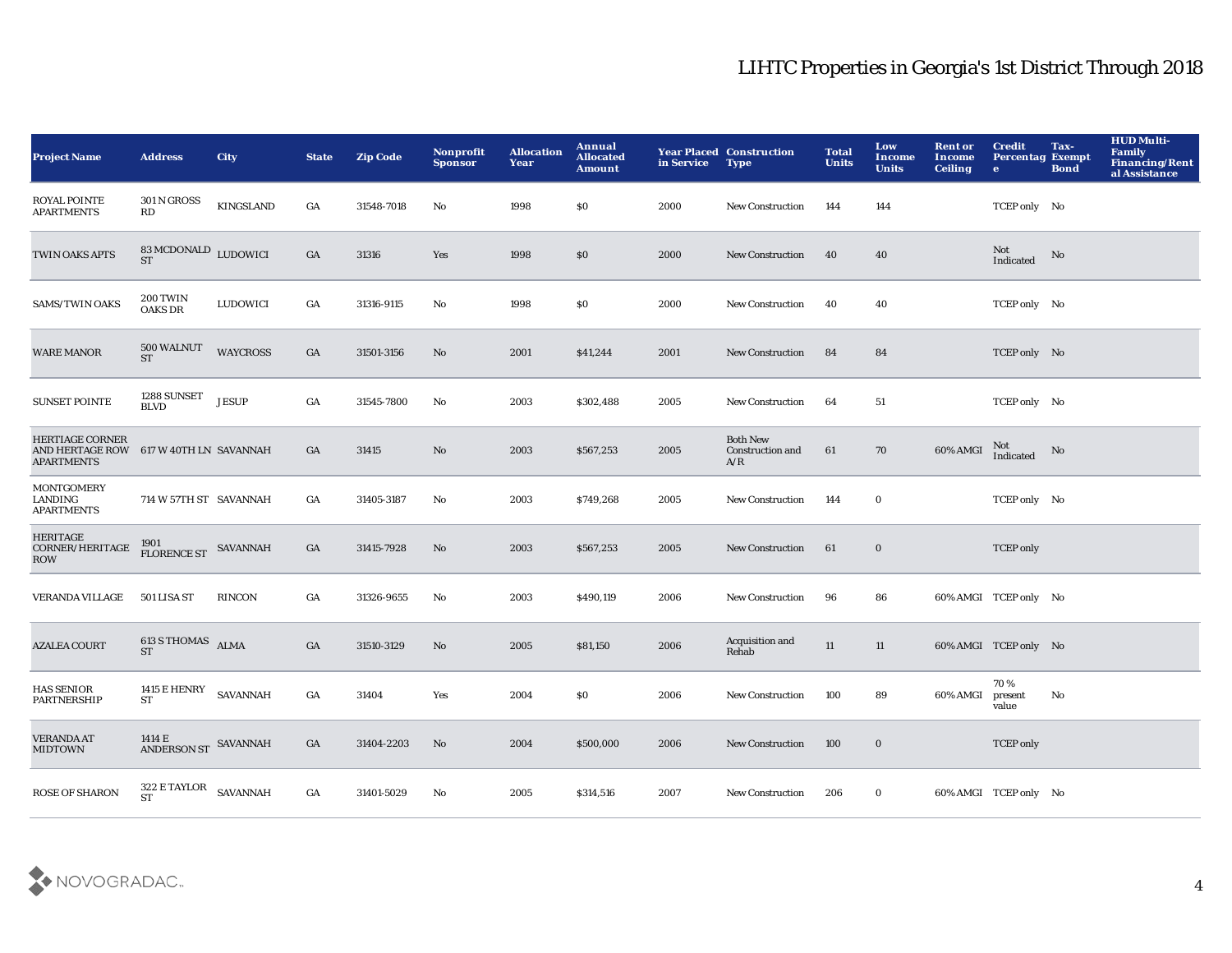| <b>Project Name</b>                                                    | <b>Address</b>                      | <b>City</b>      | <b>State</b>     | <b>Zip Code</b> | <b>Nonprofit</b><br><b>Sponsor</b> | <b>Allocation</b><br>Year | Annual<br><b>Allocated</b><br><b>Amount</b> | in Service | <b>Year Placed Construction</b><br><b>Type</b> | <b>Total</b><br><b>Units</b> | Low<br><b>Income</b><br><b>Units</b> | <b>Rent or</b><br>Income<br><b>Ceiling</b> | <b>Credit</b><br><b>Percentag Exempt</b><br>$\bullet$ | Tax-<br><b>Bond</b> | <b>HUD Multi-</b><br>Family<br>Financing/Rent<br>al Assistance |
|------------------------------------------------------------------------|-------------------------------------|------------------|------------------|-----------------|------------------------------------|---------------------------|---------------------------------------------|------------|------------------------------------------------|------------------------------|--------------------------------------|--------------------------------------------|-------------------------------------------------------|---------------------|----------------------------------------------------------------|
| WESTPORT VILLAGE CARSWELL                                              | 1612<br>AVE                         | <b>WAYCROSS</b>  | GA               | 31503-4129      | No                                 | 2005                      | \$526,228                                   | 2007       | <b>New Construction</b>                        | 64                           | 64                                   |                                            | 60% AMGI TCEP only No                                 |                     |                                                                |
| <b>HERITAGE PLACE</b><br><b>APARTMENTS</b>                             | 1901<br><b>FLORANCE ST</b>          | SAVANNAH         | $_{\mathrm{GA}}$ | 31415-7928      | $\rm No$                           | 2000                      | \$693,776                                   | 2002       | New Construction                               | 81                           | 86                                   |                                            | TCEP only No                                          |                     |                                                                |
| <b>LIVE OAK</b><br><b>PLANTATION</b>                                   | 8505 WATERS<br>AVE                  | <b>SAVANNAH</b>  | GA               | 31406-6036      | No                                 | 2000                      | \$0                                         | 2002       | <b>New Construction</b>                        | 208                          | $\bf{0}$                             |                                            | TCEP only No                                          |                     |                                                                |
| <b>INDIGO POINTE APTS</b>                                              | 4750 LA<br>ROCHE AVE                | <b>SAVANNAH</b>  | $_{\mathrm{GA}}$ | 31404           |                                    | 2000                      | \$0                                         | 2002       | Not Indicated                                  | 310                          | $\mathbf 0$                          |                                            | Not<br>Indicated                                      |                     |                                                                |
| <b>EAGLES POINTE</b>                                                   | 104 EAGLES<br>POINTE DR             | <b>BRUNSWICK</b> | $_{\mathrm{GA}}$ | 31525-1100      | $\mathbf{N}\mathbf{o}$             | 2001                      | \$725,000                                   | 2003       | New Construction                               | 168                          | 168                                  |                                            | TCEP only No                                          |                     |                                                                |
| <b>SAVANNAH</b><br>NEIGHBORHOOD<br><b>ACTION PROJECT</b><br>(SNAP) III | 531 E<br>WALDBURG ST $\,$ SAVANNAH  |                  | GA               | 31401           | No                                 | 2002                      | \$128,278                                   | 2003       | Acquisition and<br>Rehab                       | 18                           | 18                                   |                                            | 30%<br>present<br>value                               | Yes                 |                                                                |
| <b>SAVANNAH</b><br>NEIGHBORHOOD<br><b>ACTION PROJECT</b><br>(SNAP) II  | 1 W HENRY ST SAVANNAH               |                  | GA               | 31401           | $\mathbf{N}\mathbf{o}$             | 2002                      | \$86,164                                    | 2003       | Acquisition and<br>Rehab                       | ${\bf 89}$                   | 89                                   |                                            | Not<br>Indicated                                      | No                  |                                                                |
| SAVANNAH NEIGHBOI 1 W HENRY ST SAVANNAH                                |                                     |                  | GA               | 31401           | No                                 | 2002                      | \$128,278                                   | 2003       | <b>Both New</b><br>Construction and<br>A/R     | $\boldsymbol{2}$             | $\boldsymbol{2}$                     |                                            | Not<br>Indicated                                      | No                  |                                                                |
| WARING II APARTMEN SO6 E WARING WAYCROSS                               |                                     |                  | $_{\mathrm{GA}}$ | 31501-7912      | $\mathbf{N}\mathbf{o}$             | 2001                      | \$0                                         | 2003       | <b>New Construction</b>                        | 36                           | 28                                   |                                            | TCEP only No                                          |                     |                                                                |
| <b>BLOUNT CROSSING AF 232 BLOUNT</b>                                   |                                     | <b>DARIEN</b>    | $_{\mathrm{GA}}$ | 31305-9615      | No                                 | 2001                      | <b>SO</b>                                   | 2003       | <b>New Construction</b>                        | 40                           | 40                                   |                                            | TCEP only No                                          |                     |                                                                |
| PINES AT WILLOWBR(WILLOWBROO HINESVILLE                                | 841<br><b>KDR</b>                   |                  | GA               | 31313           | $\mathbf{N}\mathbf{o}$             | 2001                      | \$421,770                                   | 2003       | <b>New Construction</b>                        | 80                           | $\mathbf 0$                          |                                            | Not<br>Indicated                                      | No                  |                                                                |
| <b>SAVANNAH</b><br>NEIGHBORHOOD<br><b>ACTION PROJECT</b><br>(SNAP) I   | 1 W HENRY ST SAVANNAH               |                  | GA               | 31401           | No                                 | 2002                      | \$82,581                                    | 2003       | <b>Both New</b><br>Construction and<br>A/R     | 100                          | 100                                  |                                            | Not<br>Indicated                                      | No                  |                                                                |
| <b>THE OAKS AT</b><br><b>BRANDLEWOOD</b>                               | $5110$ GARRARD $\;$ SAVANNAH<br>AVE |                  | GA               | 31405-2769      | No                                 | 2002                      | \$896,338                                   | 2003       | <b>New Construction</b>                        | 324                          | 287                                  |                                            | TCEP only No                                          |                     |                                                                |

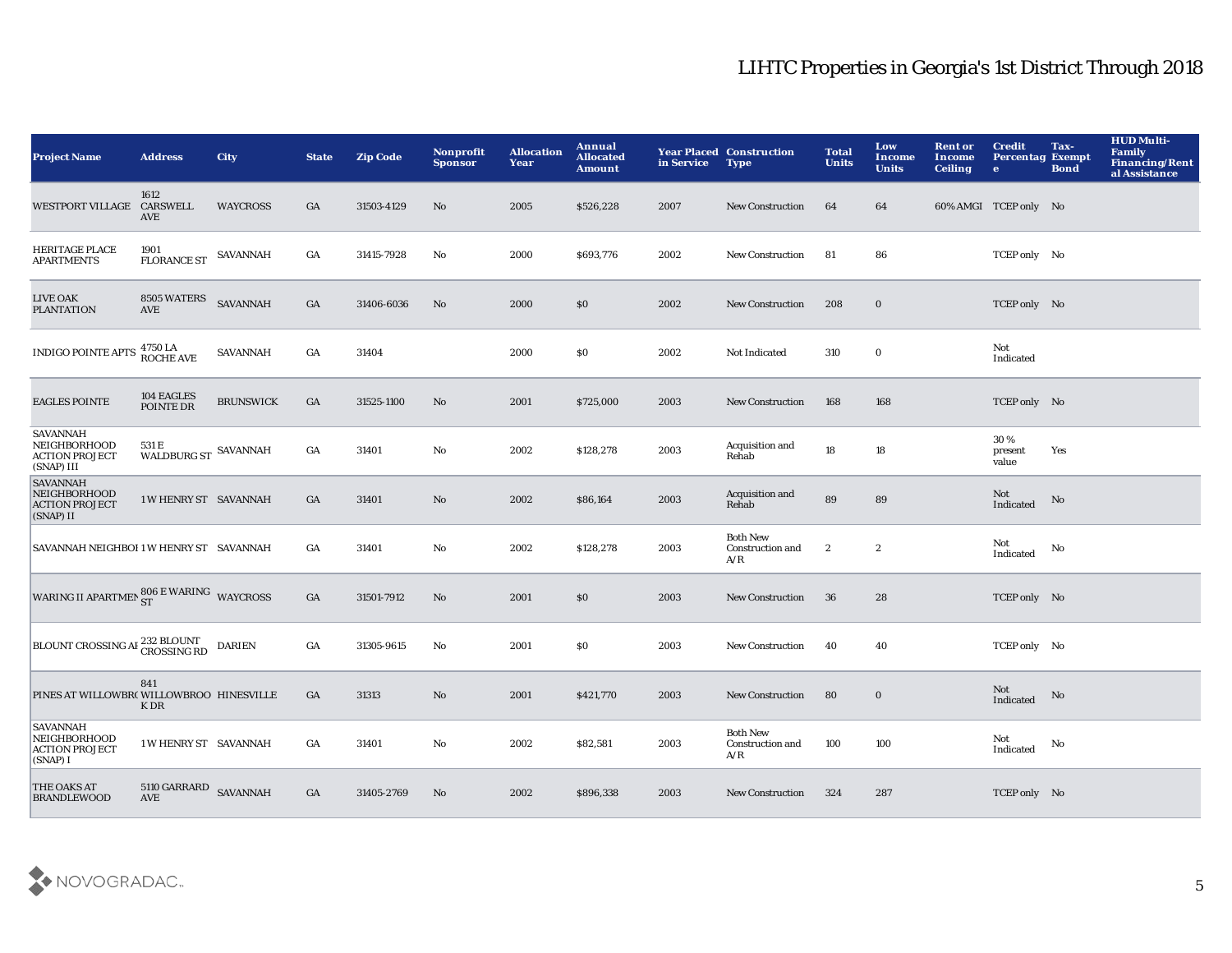| <b>Project Name</b>                                           | <b>Address</b>                                | <b>City</b>   | <b>State</b>     | <b>Zip Code</b> | <b>Nonprofit</b><br><b>Sponsor</b> | <b>Allocation</b><br>Year | Annual<br><b>Allocated</b><br><b>Amount</b> | in Service | <b>Year Placed Construction</b><br><b>Type</b> | <b>Total</b><br><b>Units</b> | Low<br>Income<br><b>Units</b> | <b>Rent or</b><br>Income<br><b>Ceiling</b> | <b>Credit</b><br><b>Percentag Exempt</b><br>$\bullet$ | Tax-<br><b>Bond</b> | <b>HUD Multi-</b><br><b>Family</b><br><b>Financing/Rent</b><br>al Assistance |
|---------------------------------------------------------------|-----------------------------------------------|---------------|------------------|-----------------|------------------------------------|---------------------------|---------------------------------------------|------------|------------------------------------------------|------------------------------|-------------------------------|--------------------------------------------|-------------------------------------------------------|---------------------|------------------------------------------------------------------------------|
| <b>BLOUNT CROSSING</b><br><b>APARTMENTS</b>                   | 232 BLOUNT<br><b>CROSSING RD</b>              | <b>DARIEN</b> | GA               | 31305-9615      | No                                 | Insufficient<br>Data      | \$0                                         | 2003       | Not Indicated                                  | 40                           | $\mathbf 0$                   |                                            | <b>TCEP</b> only                                      |                     |                                                                              |
| <b>BLOUNT CROSSING</b><br><b>APARTMENTS</b><br>PREDEVELOPMENT | $232\ \mathrm{BLOUNT}$<br><b>CROSSING RD</b>  | <b>DARIEN</b> | $_{\mathrm{GA}}$ | 31305-9615      | No                                 | Insufficient<br>Data      | $\boldsymbol{\mathsf{S}}$                   | 2003       | Not Indicated                                  | 40                           | $\bf{0}$                      |                                            | <b>TCEP</b> only                                      |                     |                                                                              |
| PINES @<br><b>WILLOWBROOK</b>                                 | 841<br>WILLOWBROO HINESVILLE<br>K DR          |               | $_{\mathrm{GA}}$ | 31313-6400      | $\mathbf {No}$                     | 2001                      | \$421,770                                   | 2003       | <b>New Construction</b>                        | 80                           | $\mathbf 0$                   |                                            | <b>TCEP</b> only                                      |                     |                                                                              |
| <b>SAVANNAH</b><br>NEIGHBORHOOD<br><b>ACTION PROJECT I</b>    | 1 W HENRY ST SAVANNAH                         |               | GA               | 31401-6718      | No                                 | 2002                      | \$0                                         | 2003       | New Construction                               | 100                          | $\mathbf 0$                   |                                            | <b>TCEP</b> only                                      |                     |                                                                              |
| SAVANNAH<br>NEIGHBORHOOD<br><b>ACTION PROJECT II</b>          | 1 W HENRY ST SAVANNAH                         |               | GA               | 31401-6718      | No                                 | 2002                      | \$0                                         | 2003       | New Construction                               | 89                           | $\mathbf 0$                   |                                            | <b>TCEP</b> only                                      |                     |                                                                              |
| <b>SNAPI</b>                                                  | 1 W HENRY ST SAVANNAH                         |               | GA               | 31401-6718      | No                                 | 2002                      | \$82,581                                    | 2003       | Acquisition and<br>Rehab                       | 100                          | $\mathbf 0$                   |                                            | <b>TCEP</b> only                                      |                     |                                                                              |
| <b>SNAPII</b>                                                 | 1 W HENRY ST SAVANNAH                         |               | GA               | 31401-6718      | No                                 | 2002                      | \$86,164                                    | 2003       | Acquisition and<br>Rehab                       | 89                           | $\bf{0}$                      |                                            | <b>TCEP</b> only                                      |                     |                                                                              |
| SNAP III (A)                                                  | 1 W HENRY ST SAVANNAH                         |               | GA               | 31401-6718      | No                                 | 2002                      | \$23,286                                    | 2003       | Acquisition and<br>Rehab                       | 18                           | $\mathbf 0$                   |                                            | <b>TCEP</b> only                                      |                     |                                                                              |
| SNAP III (B)                                                  | 1 W HENRY ST SAVANNAH                         |               | GA               | 31401-6718      | No                                 | 2002                      | \$15,754                                    | 2003       | Acquisition and<br>Rehab                       | 10                           | $\mathbf 0$                   |                                            | <b>TCEP</b> only                                      |                     |                                                                              |
| SNAP III (C)                                                  | 1 W HENRY ST SAVANNAH                         |               | GA               | 31401-6718      | No                                 | 2002                      | \$0                                         | 2003       | New Construction                               | $6\phantom{1}$               | $\overline{\phantom{a}}$      |                                            | <b>TCEP</b> only                                      |                     |                                                                              |
| $SNAP$ $III(E)$                                               | 1 W HENRY ST SAVANNAH                         |               | GA               | 31401-6718      | No                                 | 2002                      | \$0                                         | 2003       | <b>New Construction</b>                        | 5                            | $\mathbf 0$                   |                                            | <b>TCEP</b> only                                      |                     |                                                                              |
| SNAPIII (D)                                                   | 1 W HENRY ST SAVANNAH                         |               | GA               | 31401-6718      | No                                 | 2002                      | \$0                                         | 2003       | <b>New Construction</b>                        | $\boldsymbol{6}$             | $\boldsymbol{0}$              |                                            | <b>TCEP</b> only                                      |                     |                                                                              |
| <b>WHISPERING OAKS</b>                                        | 100<br>WHISPERING BRUNSWICK<br><b>OAKS DR</b> |               | GA               | 31520-5731      | No                                 | 2002                      | \$474,273                                   | 2004       | <b>New Construction</b>                        | 39                           | $\bf{0}$                      |                                            | TCEP only No                                          |                     |                                                                              |

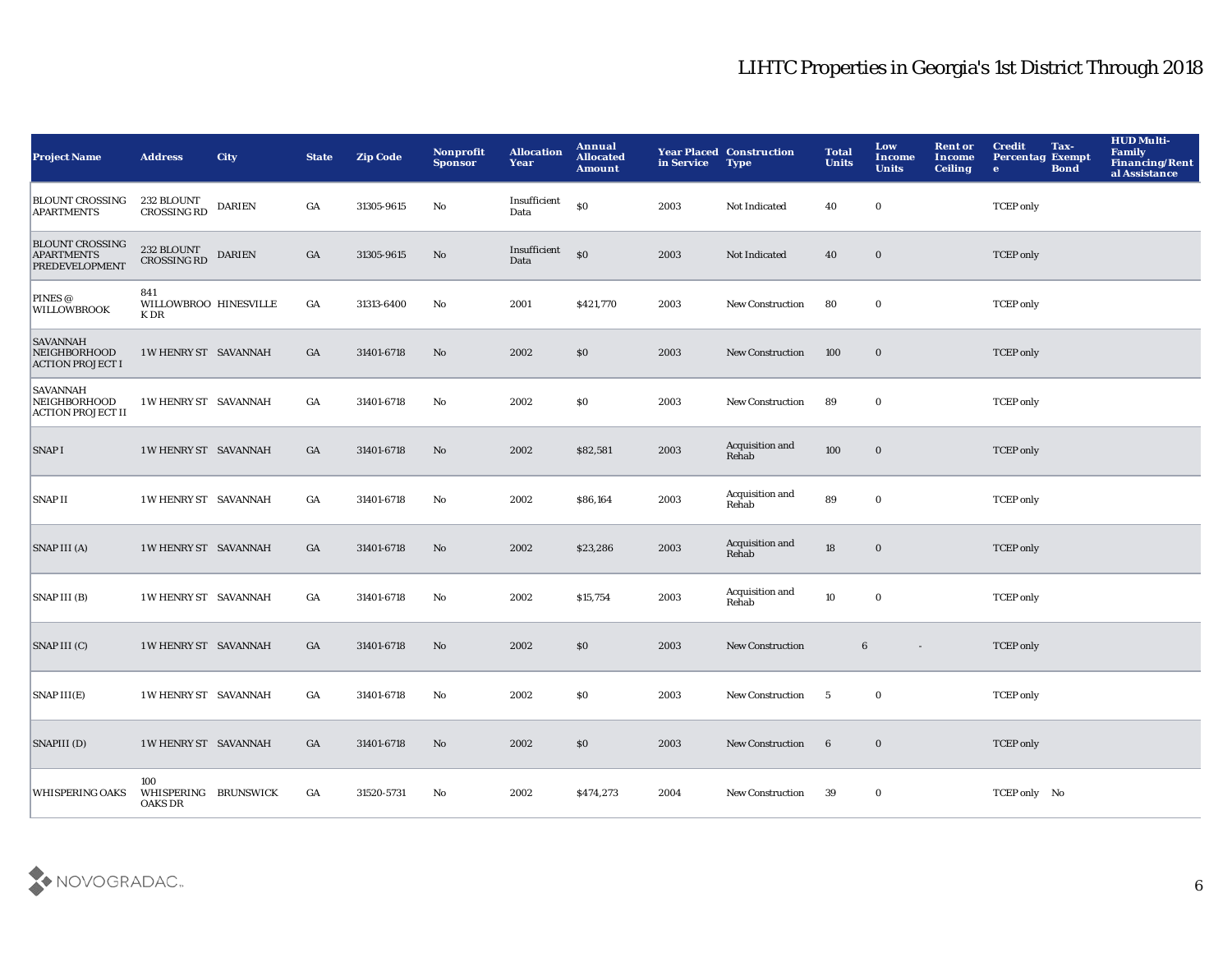| <b>Project Name</b>                                              | <b>Address</b>                          | <b>City</b>      | <b>State</b>     | <b>Zip Code</b> | Nonprofit<br><b>Sponsor</b> | <b>Allocation</b><br>Year | <b>Annual</b><br><b>Allocated</b><br><b>Amount</b> | in Service | <b>Year Placed Construction</b><br><b>Type</b> | <b>Total</b><br><b>Units</b> | Low<br>Income<br><b>Units</b> | <b>Rent or</b><br>Income<br><b>Ceiling</b> | <b>Credit</b><br><b>Percentag Exempt</b><br>$\bullet$ | Tax-<br><b>Bond</b> | <b>HUD Multi-</b><br>Family<br><b>Financing/Rent</b><br>al Assistance |
|------------------------------------------------------------------|-----------------------------------------|------------------|------------------|-----------------|-----------------------------|---------------------------|----------------------------------------------------|------------|------------------------------------------------|------------------------------|-------------------------------|--------------------------------------------|-------------------------------------------------------|---------------------|-----------------------------------------------------------------------|
| <b>ASHLEY MIDTOWN I</b>                                          | 1518 E PARK<br><b>AVE</b>               | <b>SAVANNAH</b>  | GA               | 31404           | No                          | 2002                      | \$293,073                                          | 2004       | <b>New Construction</b>                        | 166                          | 134                           | 60% AMGI                                   | Not<br>Indicated                                      | No                  |                                                                       |
| <b>BRADLEY POINTE</b><br><b>APARTMENTS</b>                       | 1355 BRADLEY<br>BLVD                    | <b>SAVANNAH</b>  | $_{\mathrm{GA}}$ | 31419-8104      | $\mathbf {No}$              | 2002                      | \$389,858                                          | 2004       | <b>New Construction</b>                        | 144                          | $\bf{0}$                      |                                            | TCEP only No                                          |                     |                                                                       |
| <b>ASHLEY MIDTOWN II</b>                                         | 1518 E PARK<br>AVE                      | <b>SAVANNAH</b>  | $_{\mathrm{GA}}$ | 31404-2158      | No                          | 2006                      | \$250,001                                          | 2008       | <b>New Construction</b>                        | 38                           | ${\bf 38}$                    |                                            | TCEP only No                                          |                     |                                                                       |
| KINGSLAND PHASE II 201 CANEY                                     |                                         | <b>KINGSLAND</b> | $_{\mathrm{GA}}$ | 31548-5876      | No                          | 2007                      | \$313,186                                          | 2008       | <b>New Construction</b>                        | 48                           | $\bf{0}$                      |                                            | TCEP only No                                          |                     |                                                                       |
| PERRY PARK TOWNHC 2106 K ST                                      |                                         | <b>BRUNSWICK</b> | GA               | 31520-6037      | No                          | 2006                      | \$468,444                                          | 2008       | Acquisition and<br>Rehab                       | 65                           | 65                            |                                            | TCEP only No                                          |                     |                                                                       |
| PINE POINT APARTME <sup>710</sup> BOWERY                         |                                         | <b>FOLKSTON</b>  | GA               | 31537-5967      | No                          | 2007                      | \$272,682                                          | 2008       | Acquisition and<br>Rehab                       | 40                           | 39                            |                                            | TCEP only No                                          |                     |                                                                       |
| SHEPPARD STATION BRIGHTON<br><b>APARTMENTS</b>                   | <b>WOODS DRIVE</b>                      | <b>POOLER</b>    | GA               | 31322           | No                          | 2007                      | \$0                                                | 2009       | <b>New Construction</b>                        | 65                           | 52                            |                                            | TCEP only No                                          |                     |                                                                       |
| <b>SUSTAINABLE</b><br><b>FELLWOOD</b>                            | 1450 BARNES<br>DR                       | <b>SAVANNAH</b>  | GA               | 31415-8790      | No                          | 2007                      | \$0                                                | 2009       | <b>New Construction</b>                        | 110                          | $\bf{0}$                      |                                            | TCEP only No                                          |                     |                                                                       |
| <b>OCEAN BREEZE PARK</b>                                         | $2\,000$ OCEAN BREEZE CIR               | <b>WAYCROSS</b>  | GA               | 31503-8890      | No                          | 2008                      | \$773,121                                          | 2010       | <b>New Construction</b>                        | 49                           | $\bf{0}$                      |                                            | TCEP only No                                          |                     |                                                                       |
| <b>GATEWAY TOWN</b><br><b>CENTER</b>                             | <b>500 COASTAL</b><br><b>VILLAGE DR</b> | <b>BRUNSWICK</b> | $_{\mathrm{GA}}$ | 31520-1963      | No                          | Insufficient<br>Data      | \$0                                                | 2010       | Not Indicated                                  | 25                           | $\bf{0}$                      |                                            | <b>TCEP</b> only                                      |                     |                                                                       |
| SAVANNAH GARDENS 515 PENNSYLVANI SAVANNAH                        | A AVE                                   |                  | $_{\mathrm{GA}}$ | 31404           | No                          | 2010                      | \$949,905                                          | 2011       | <b>New Construction</b>                        | 115                          | 114                           |                                            | TCEP only No                                          |                     |                                                                       |
| <b>SUSTAINABLE</b><br><b>FELLWOOD PHASE II</b>                   | 1325 EXLEY ST SAVANNAH                  |                  | GA               | 31215           | No                          | 2009                      | \$0                                                | 2011       | <b>New Construction</b>                        | 110                          | $\bf{0}$                      |                                            | TCEP only No                                          |                     |                                                                       |
| <b>SUSTAINABLE</b><br>FELLWOOD PHASE 40 EAGLE ST SAVANNAH<br>III |                                         |                  | GA               | 31415           | No                          | 2009                      | \$0                                                | 2011       | <b>New Construction</b>                        | 100                          | 70                            |                                            | TCEP only No                                          |                     |                                                                       |

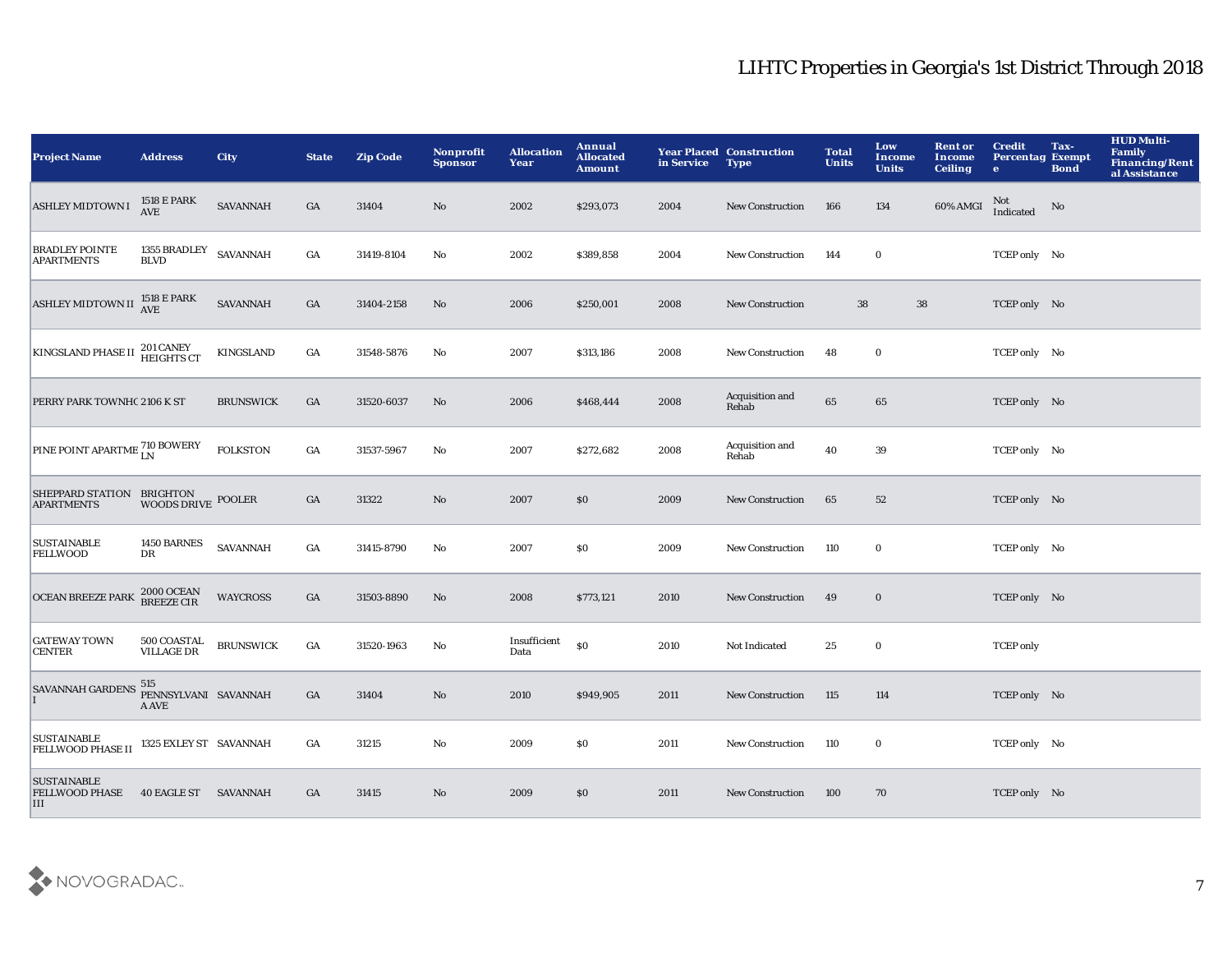| <b>Project Name</b>                                                            | <b>Address</b>                          | <b>City</b>                   | <b>State</b>     | <b>Zip Code</b> | Nonprofit<br><b>Sponsor</b> | <b>Allocation</b><br>Year | Annual<br><b>Allocated</b><br><b>Amount</b> | in Service | <b>Year Placed Construction</b><br><b>Type</b> | <b>Total</b><br><b>Units</b> | Low<br><b>Income</b><br><b>Units</b> | <b>Rent or</b><br>Income<br><b>Ceiling</b> | <b>Credit</b><br><b>Percentag Exempt</b><br>$\bullet$ | Tax-<br><b>Bond</b> | <b>HUD Multi-</b><br><b>Family</b><br><b>Financing/Rent</b><br>al Assistance |
|--------------------------------------------------------------------------------|-----------------------------------------|-------------------------------|------------------|-----------------|-----------------------------|---------------------------|---------------------------------------------|------------|------------------------------------------------|------------------------------|--------------------------------------|--------------------------------------------|-------------------------------------------------------|---------------------|------------------------------------------------------------------------------|
| <b>WARE HOTEL II</b>                                                           | $604 \, \, \mathrm{ELIZABETH}$ WAYCROSS |                               | GA               | 31501           | No                          | 2009                      | $\$0$                                       | 2011       | Acquisition and<br>Rehab                       | $35\,$                       | $\mathbf 0$                          |                                            | TCEP only No                                          |                     |                                                                              |
| SAVANNAH GARDENS PENNSYLVANI SAVANNAH                                          | 515<br>A AVE                            |                               | GA               | 31404-1844      | $\rm No$                    | Insufficient<br>Data      | S <sub>0</sub>                              | 2011       | New Construction                               | 115                          | 115                                  |                                            | <b>TCEP</b> only                                      |                     |                                                                              |
| <b>WARE HOTEL</b>                                                              | 604<br>ELIZABETH ST WAYCROSS            |                               | GA               | 31501-3700      | No                          | 2009                      | \$0                                         | 2011       | <b>New Construction</b>                        | 35                           | $\sim$                               |                                            | <b>TCEP</b> only                                      |                     |                                                                              |
| EFFINGHAM GOSHEN COMMERCIAL RINCON                                             | 121 GOSHEN<br>PARK DR                   |                               | GA               | 31326           | $\mathbf{N}\mathbf{o}$      | 2011                      | \$962,013                                   | 2012       | Not Indicated                                  | 60                           | 60                                   |                                            | Not<br>Indicated                                      | No                  |                                                                              |
| <b>HARMONY GREENE</b>                                                          | $201\,\mbox{HARMONY}$ POOLER BLVD       |                               | $_{\mathrm{GA}}$ | 31322-3626      |                             | Insufficient<br>Data      | \$0                                         | 2012       | Not Indicated                                  | 50                           | $\bf{0}$                             |                                            | <b>TCEP</b> only                                      |                     |                                                                              |
| <b>KINGSLAND III</b>                                                           | 100 CANEY PL KINGSLAND                  |                               | GA               | 31548           |                             | Insufficient<br>Data      | S <sub>0</sub>                              | 2012       | Not Indicated                                  | 28                           | $\bf{0}$                             |                                            | Not<br>Indicated                                      |                     |                                                                              |
| <b>CANEY HEIGHTS</b><br>(AKA KINGSLAND III) HEIGHTS CT                         | 201 CANEY                               | KINGSLAND                     | GA               | 31548-5876      | No                          | Insufficient<br>Data      | $\$0$                                       | 2012       | Not Indicated                                  | 28                           | $\bf{0}$                             |                                            | <b>TCEP</b> only                                      |                     |                                                                              |
| EFFINGHAM GOSHEN <sup>121</sup> GOSHEN<br>COMMERCIAL RINCON<br><b>CROSSING</b> | <b>PARK DRI</b>                         |                               | GA               | 31326-5577      | $\mathbf{N}\mathbf{o}$      | 2011                      | \$557,510                                   | 2012       | <b>New Construction</b>                        | 60                           | $\bf{0}$                             |                                            | <b>TCEP</b> only                                      |                     |                                                                              |
| <b>MARIA SENIOR</b><br><b>GARDENS</b>                                          | $89$ CARMELTIA $\,$ JESUP DRIVE         |                               | GA               | 35146           | $\mathbf{N}\mathbf{o}$      | Insufficient<br>Data      | $\$0$                                       | 2013       | Not Indicated                                  | 44                           | 43                                   |                                            | TCEP only No                                          |                     |                                                                              |
| <b>VILLAGE AT</b><br><b>BLACKSHEAR</b>                                         | 940 WARE ST BLACKSHEAR                  |                               | GA               | 31516-1604      | $\mathbf{No}$               | 1990                      | \$0                                         | 2013       | Acquisition and<br>Rehab                       | 64                           | 64                                   |                                            | <b>TCEP</b> only                                      |                     |                                                                              |
| <b>VILLAGE AT</b><br><b>WINDING ROAD</b>                                       | $301$ CARNEGIE $\,$ ST MARYS DRIVE      |                               | $_{\mathrm{GA}}$ | 31558           |                             | Insufficient<br>Data      | \$0                                         | 2013       | Not Indicated                                  | 50                           | $\mathbf 0$                          |                                            | <b>TCEP</b> only                                      |                     |                                                                              |
| <b>PLANTATION</b><br><b>APARTMENTS IV</b>                                      |                                         | 201 CASEY DR RICHMOND HILL GA |                  | 31324-3522      | No                          | 2012                      | \$522,260                                   | 2013       | <b>New Construction</b>                        | 48                           | 48                                   |                                            | <b>TCEP</b> only                                      |                     |                                                                              |
| SILVERWOOD PLACE SILVERWOOD RINCON                                             | 141<br><b>CT</b>                        |                               | GA               | 31326-5131      | No                          | 2013                      | \$722,938                                   | 2013       | <b>New Construction</b>                        | 48                           | $\bf{0}$                             |                                            | <b>TCEP</b> only                                      |                     |                                                                              |

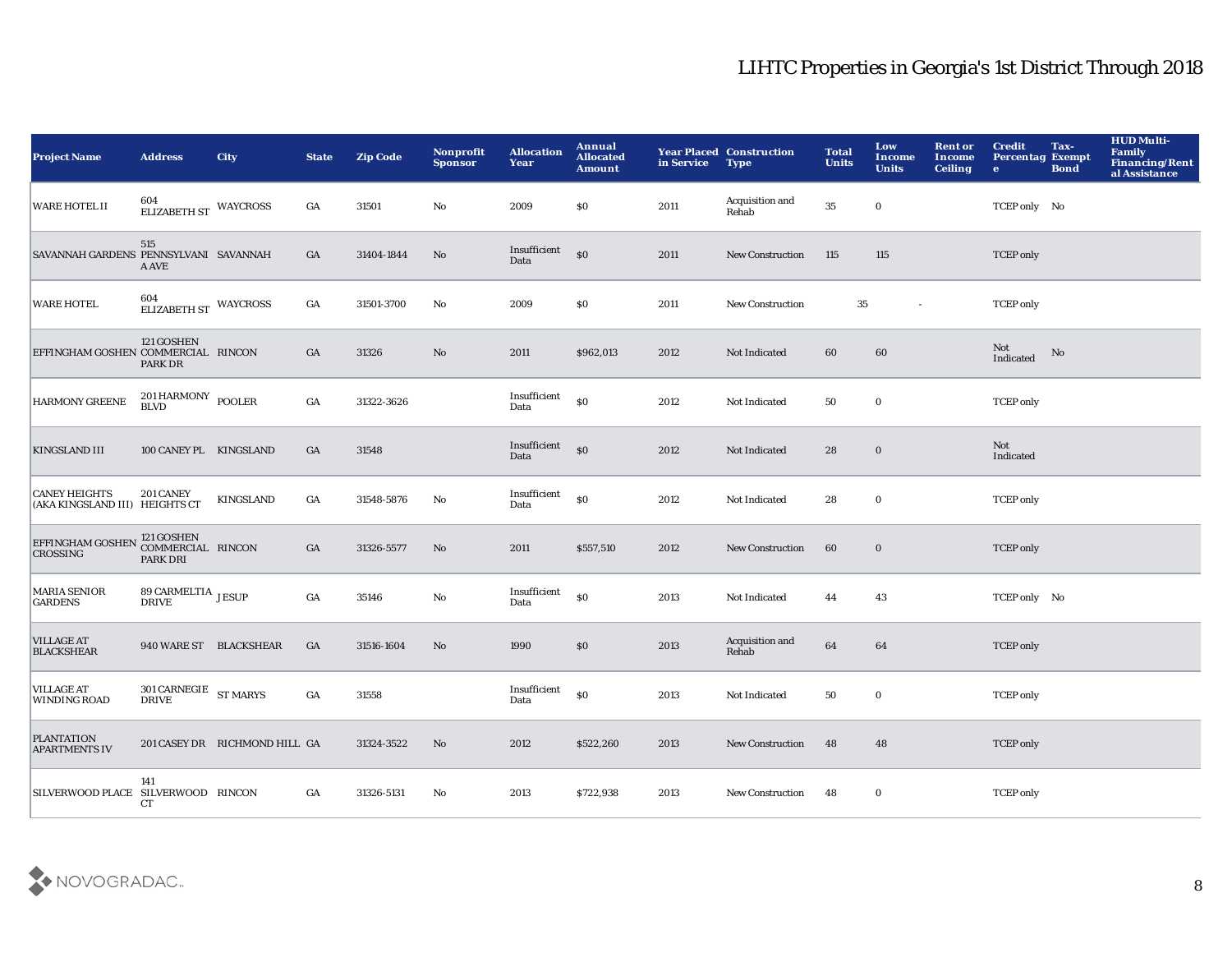| <b>Project Name</b>                                       | <b>Address</b>                                           | <b>City</b>                 | <b>State</b>     | <b>Zip Code</b> | Nonprofit<br><b>Sponsor</b> | <b>Allocation</b><br>Year | Annual<br><b>Allocated</b><br><b>Amount</b>      | in Service | <b>Year Placed Construction</b><br><b>Type</b> | <b>Total</b><br><b>Units</b> | Low<br><b>Income</b><br><b>Units</b> | <b>Rent or</b><br><b>Income</b><br><b>Ceiling</b> | <b>Credit</b><br><b>Percentag Exempt</b><br>$\bullet$ | Tax-<br><b>Bond</b> | <b>HUD Multi-</b><br><b>Family</b><br>Financing/Rent<br>al Assistance |
|-----------------------------------------------------------|----------------------------------------------------------|-----------------------------|------------------|-----------------|-----------------------------|---------------------------|--------------------------------------------------|------------|------------------------------------------------|------------------------------|--------------------------------------|---------------------------------------------------|-------------------------------------------------------|---------------------|-----------------------------------------------------------------------|
| <b>DOYLE VILLAGE</b><br><b>APARTMENTS</b>                 | $1030\,\mathrm{N}$ DARIEN DARIEN ST SW                   |                             | GA               | 31305-3850      |                             | Insufficient<br>Data      | \$0                                              | 2013       | Not Indicated                                  | 38                           | $\bf{0}$                             |                                                   | <b>TCEP</b> only                                      |                     |                                                                       |
| <b>ABBINGTON WOODS</b>                                    | 3000<br>ABBINGTON<br><b>WOODS DRIVE</b>                  | <b>BRUNSWICK</b>            | GA               | 31523           | $\mathbf {No}$              | 2013                      | \$510,748                                        | 2014       | New Construction                               | 56                           | $\mathbf 0$                          |                                                   | TCEP only No                                          |                     |                                                                       |
| <b>GOSHEN CROSSING</b><br>П                               | 121 GOSHEN<br>COMMERCIAL RINCON<br>PARK DR               |                             | GA               | 31326-5577      |                             | 2013                      | \$715,066                                        | 2014       | Not Indicated                                  | 60                           | 60                                   |                                                   | <b>TCEP</b> only                                      |                     |                                                                       |
| <b>NORWICH</b><br><b>COMMONS</b>                          | 3400<br><b>NORWICH ST</b>                                | <b>BRUNSWICK</b>            | GA               | 31520-3940      |                             | 2012                      | \$0                                              | 2014       | Not Indicated                                  | 52                           | $\bf{0}$                             |                                                   | <b>TCEP</b> only                                      |                     |                                                                       |
| PINEWOOD VILLAGE $^{755}_{ST}$ S ROGERS POOLER            |                                                          |                             | $_{\mathrm{GA}}$ | 31322-3119      | No                          | 2013                      | \$565,834                                        | 2014       | New Construction                               | 64                           | $\bf{0}$                             |                                                   | TCEP only No                                          |                     |                                                                       |
| SAVANNAH GARDENS 514                                      | PENNSYLVANI SAVANNAH<br>A AVE # 2000                     |                             | GA               | 31404-1865      | No                          | 2013                      | \$731,540                                        | 2014       | <b>New Construction</b>                        | 114                          | 90                                   |                                                   | <b>TCEP</b> only                                      |                     |                                                                       |
| SAVANNAH GARDENS 500<br>PENNSYLVANI SAVANNAH<br>PHASE III | A AVE                                                    |                             | $_{\mathrm{GA}}$ | 31404-1845      | No                          | 2011                      | \$666,954                                        | 2014       | New Construction                               | 94                           | 89                                   |                                                   | <b>TCEP</b> only                                      |                     |                                                                       |
| <b>HARBOR SQUARE</b><br><b>APARTMENTS</b>                 | 601 SAUNDERS HINESVILLE<br>$\operatorname{\mathbf{AVE}}$ |                             | $_{\mathrm{GA}}$ | 31313-2946      | No                          | 2014                      | \$1,047,224                                      | 2014       | Acquisition and<br>Rehab                       | 340                          | $\mathbf 0$                          |                                                   | <b>TCEP</b> only                                      |                     |                                                                       |
| RENAISSANCE PARK MEMORIAL                                 | 205<br><b>DRIVE</b>                                      | <b>HINESVILLE</b>           | $_{\mathrm{GA}}$ | 31313           | $\mathbf{N}\mathbf{o}$      | 2014                      | \$516,741                                        | 2015       | New Construction                               | 42                           | $\bf{0}$                             |                                                   | <b>TCEP</b> only                                      |                     |                                                                       |
| SAVANNAH GARDENS 202 CRESCENT SAVANNAH<br>V               | <b>DRIVE</b>                                             |                             | GA               | 31404           |                             | 2014                      | \$412,920                                        | 2015       | <b>New Construction</b>                        | 76                           | 59                                   |                                                   | <b>TCEP</b> only                                      |                     |                                                                       |
| <b>CUMBERLAND OAKS 100 MARY</b><br><b>APARTMENTS</b>      | POWELL DR                                                | <b>SAINT MARYS</b>          | GA               | 31558-9020      |                             | Insufficient<br>Data      | $\boldsymbol{\mathsf{S}}\boldsymbol{\mathsf{O}}$ | 2016       | Not Indicated                                  | 154                          | $\bf{0}$                             |                                                   | <b>TCEP</b> only                                      |                     |                                                                       |
| ROYAL OAKS FKA/<br><b>LIBERTY PLACE</b>                   | 939 PINELAND HINESVILLE<br><b>AVE</b>                    |                             | $_{\mathrm{GA}}$ | 31313-5193      | $\mathbf{N}\mathbf{o}$      | 2015                      | \$930,000                                        | 2016       | New Construction                               | 72                           | $\bf{0}$                             |                                                   | TCEP only No                                          |                     |                                                                       |
| <b>ASHLEIGH PLACE</b><br><b>SENIOR APTS</b>               | 11<br><b>WAY</b>                                         | PLANTATION RICHMOND HILL GA |                  | 31324           | $\mathbf{N}\mathbf{o}$      | 2016                      | \$756,505                                        | 2017       | <b>New Construction</b>                        | 80                           | $\bf{0}$                             |                                                   | <b>TCEP</b> only                                      |                     |                                                                       |